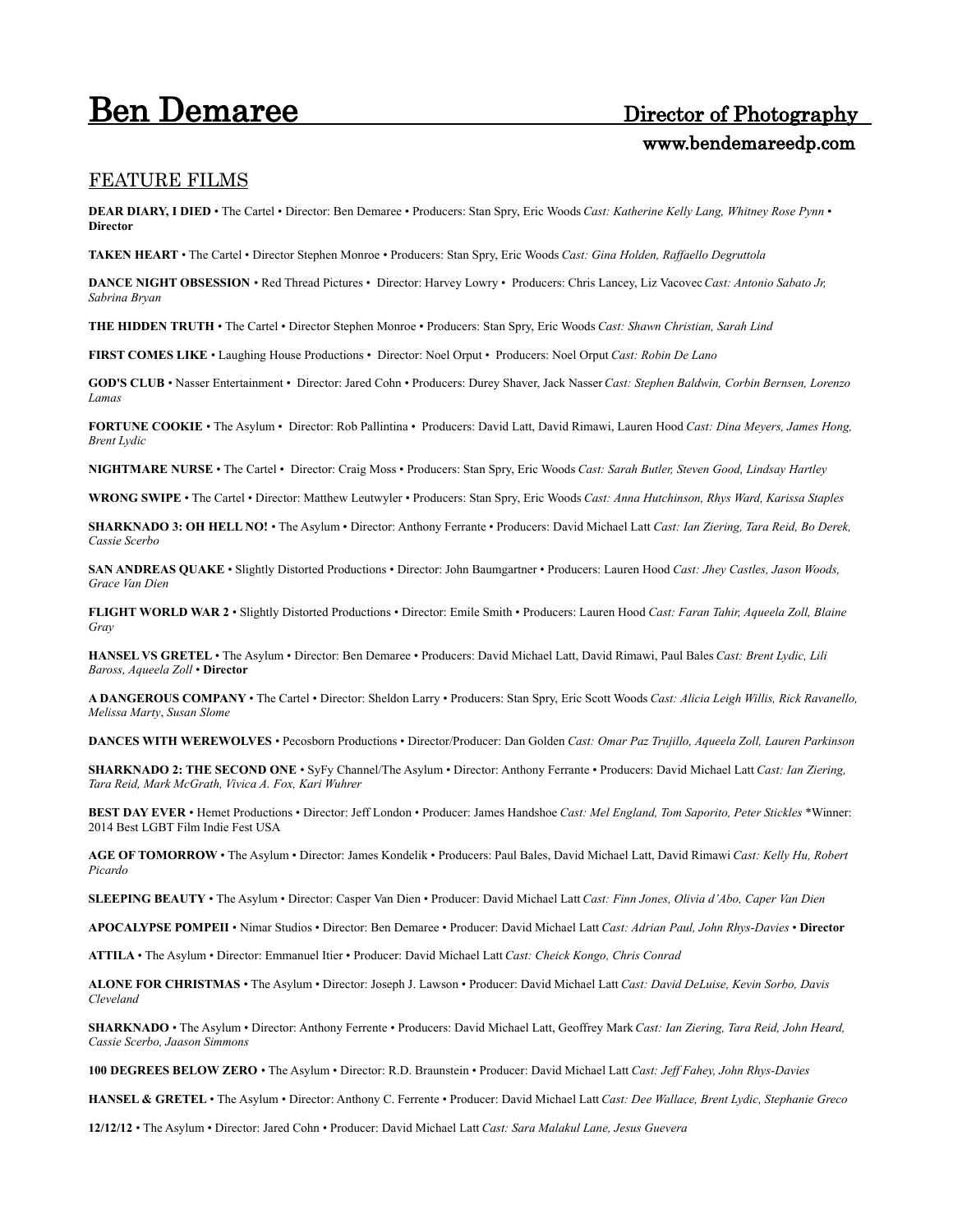**GOLDEN WINTER** • The Asylum • Director: Sam Mendoti • Producer: David Michael Latt *Cast: Shannon Elizabeth, Jason Brooks*

**ZOMBIES VS. STRIPPERS** • Full Moon Features • Director: Alex Nicolau • Producer: Rick Short *Cast: Circus-Szalewski, Eve Mauro, Victoria Levine*

**BIKINI SPRING BREAK** • The Asylum • Director: Jared Cohn • Producer: David Michael Latt *Cast: Robert Carradine, Rachel Alig, Samantha Stewart*

**THE AMITYVILLE HAUNTING** • The Asylum • Director: Geoff Meed • Producer: David Michael Latt *Cast: Jason Williams, Amy Van Horne*

**3 MUSKETEERS** • The Asylum • Director: Cole McKay • Producer: David Michael Latt *Cast: Heather Hemmens, Alan Rachins, David Chokachi*

**RETURN OF THE KILLER SHREWS** • Coal Train Productions • Director: Steve Latshaw • Producers: Patrick Moran, Dorothy Best *Cast: John Schneider, James Best, Bruce Davison*

**THE BIG BAD CITY** • Cenzo Media • Director/Producer: Vincent Duvall *Cast: Richmond Arquette, Adam Lazarre-White, Scott MacDonald*

**BARELY LEGAL** • The Asylum • Director: Jose Montesinos • Producer: David Michael Latt *Cast: Jeneta St. Clair, Lisa Younger, Melissa Johnston*

**TRINGLED** • Darchuk/Lewallen Productions • Director: Carl Darchuk • Producers: Mary Lewallen, Carl Darchuk *Cast: Dennis Clarke, Pam Heffler, Carl Darchuk*

**SUPER SHARK** • Synthetic Filmwerx • Director: Fred Olen Ray • Producers: Kim Ray, Fred Olen Ray *Cast: John Schneider, Jerry Lacy, Sarah Leiving*

**A WARM WIND** • Guardian Pictures • Director/Producer: Jeff London *Cast: Tyler Haines, Zac Titus*

### **FEATURE FILMS - 2<sup>nd</sup> UNIT**

**ASOMATOUS** • Global Edge Productions • Director: Harvey Lowry • Producers: Cecile Cinco, Ben Gelera *Cast: Jack Campbell, Catherine Kresge, Whitney Rose Pynn*

**BURN** • Director: Tom Shell • Producers: Michael Roddy, Tom Shell *Cast: AJ Draven*

**THE DIVINE TRAGEDIES** • Dual Visions • Director: Jose Prendes • Producers: James Kondelik, Jon Kondelik *Cast: Ken Foree, Barbara Crampton, Lynn Lowry*

**THE COED AND THE ZOMBIE STONER** • The Asylum • Director: Glenn Miller • Producer: David Michael Latt *Cast: Catherine Annette, Grant O'Connell*

**MEGA SHARK VS. MECHA SHARK** • The Asylum • Director: Emile Edwin Smith • Producer: David Michael Latt *Cast: Christopher Judge, Elisabeth Rhom, Matt Lagan, Deborah Gibson*

**SOCIAL NIGHTMARE** • Choices Director: Mark Quod • Producers: David Michael Latt, Larry Rattner *Cast: Darryl Hannah, Kirsten Prout, Chloe Bridges*

**4CLOSED** • The Asylum • Director: Nick Lyon • Producer: David Michael Latt *Cast: Paul Sorvino, Jamie Kennedy, Marlee Matlin, James Denton*

**SUMMONED** • Production Media Group • Director: Peter Sullivan • Producer: Kim Ray *Cast: Cuba Gooding, Jr., Ashley Scott, Bailey Chase, James Hong* 

**MONSTER & ME** • Magic Elevator • Director: Jeff Solema • Producer: Berenike Bailey, Jeff Solema *Cast: Athena Baumeister, Lucy Angelo*

**CHRISTMAS TWISTER** • Production Media Group • Director: Peter Sullivan • Producer: Kim Ray *Cast: Casper Van Dien, Richard Burgi, Victoria Pratt* 

**BIGFOOT** • The Asylum • Director: Bruce Davison • Producer: David Michael Latt *Cast: Danny Bonaduce, Barry Williams, Bruce Davison, Sherilyn Fenn* 

**JERSEY SHORE SHARK ATTACK** • ARO Entertainment • Director: John Sheppird • Producers: Kim Ray, Fred Olen Ray, Peter Sullivan *Cast: Jack Scalia, Paul Sorvino, William Atherton*

**ALMIGHTY THOR** • The Asylum • Director: Chris Ray • Producer: David Michael Latt *Cast: Richard Grieco, Kevin Nash, Patricia Velasquez*

**MEGA SHARK VS. CROCOSAURUS** • The Asylum • Director: Chris Ray • Producer: David Michael Latt *Cast: Jaleel White, Gary Stretch, Robert Picardo*

**TITANIC 2** • The Asylum • Director: Shane Van Dyke • Producer: David Michael Latt *Cast: Bruce Davison, Brooke Burns, Shane Van Dyke*

**CAMEL SPIDERS** • Concorde-New Horizons • Director: Jim Wynorski • Producer: William Dever, Steve Goldberg *Cast: Brian Krause, C. Thomas Howell, Kurt Yaeger*

**NO SAINTS FOR SINNERS** • SoMad Pictures • Director: Nathan Frankowski • Producers: Paul Geffe, Scott Byrns *Cast: Rick Crawford, Keith David,*